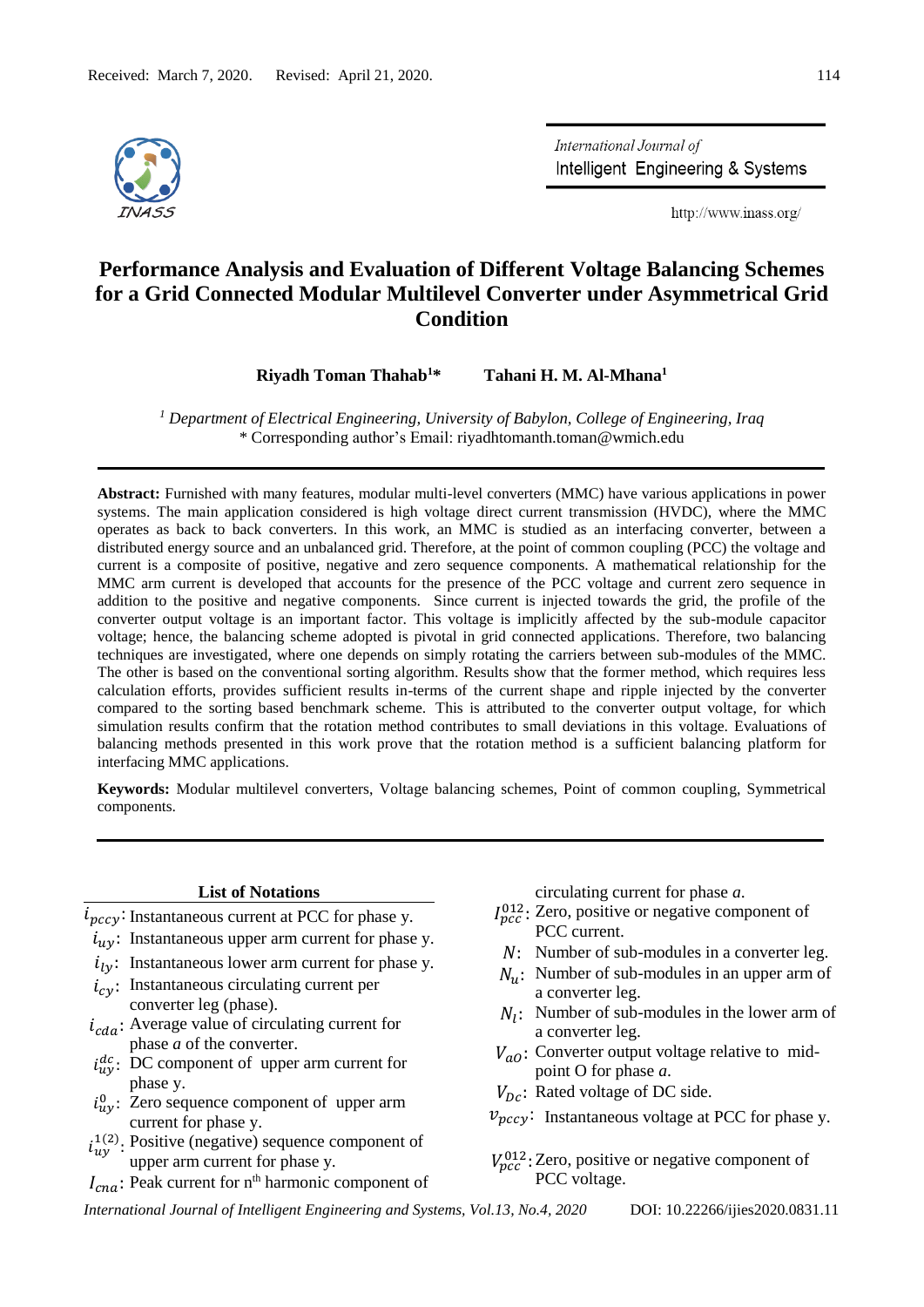- $\delta_n$ : Phase angle for the n<sup>th</sup> frequency circulating current component.
- $\theta_{\nu(i)}^0$ : Angle of zero sequence PCC voltage (current) component.
- $\theta_{v(i)}^1$ : Angle of positive sequence PCC voltage (current) component.

### **1. Introduction**

Compared to other converters, the modular multilevel topology presents several potentials that can provide enhancement and flexibility in power system applications. These potentials include, a high voltage output that closely mimics a much desired sinusoidal variation, expandability and only a single energy source is required [1, 2]. The topology pioneered by [3] proved itself as a high profile competitor compared to other high voltage topologies such as a string of two level converters. The building block of the MMC is either a half or full bridge two level topology in addition to a capacitor. Each block is referred to as a sub- module. The capacitor voltage tends to deviate from the typical value and this calls for an integral balancing action [4]. Existing literature have dealt with circulating current suppression [5-7] and balancing voltage across individual capacitors [8-11]. Balancing the voltage across sub-module capacitors has been implemented by the sorting method presented in [8], where the voltage magnitudes are arranged in ascending and descending order, depending on information from the PWM, a submodule with highest/lowest capacitor voltage is inserted /bypassed depending on whether the arm current is positive or negative. To eliminate the need of current sign detection, authors in [9] proposed an alternative method to determine whether the submodule capacitors are charging or discharging. This method is based on determining the sign of the rate of change of total capacitance voltage per arm, where a positive sign indicates a charging status and vice versa. Authors report that this would reduce control requirements and achieves a low cost version of the conventional sorting method. An approach to alleviate the amount of switching actions, which occur in conventional sorting method, is presented in [10]. The goal is to maintain conducting sub-modules status in a future switching period. First, through the capacitor voltage measurements, the conducting sub-modules are isolated from non-conducting (or bypassed) ones. Authors proposed an isolation process implemented by offsetting the voltage measurements by an amount which depends on the switching status. If the voltage level requires the same number of

 $\theta_{\nu(i)}^2$ : Angle of negative sequence PCC voltage (current) component.

conducting sub-modules, the balancing algorithm keeps the same sub-modules, whereas an increase or decrease in level results in connecting or bypassing sub-modules according to the sorting list. This method, however still requires sign detection of arm current and measurements of all capacitor voltages in the leg of a converter. To remove the sorting process, an approach which is based on comparison of capacitor voltage is presented in [11]. This approach compares normalized voltage values of sub-modules capacitors and a virtual voltage index is established. Another index is mathematically determined which is based on whether the arm current is charging or discharging the capacitor. Hence this method also requires the determination of the sign of arm current as part of the operation.

Beside drive based applications [12], MMC has been used in high voltage DC/AC-transformer system [13] and (HVDC) transmission due to its high voltage capability for conditions where the AC system is enduring an unsymmetrical fault, leading to unbalanced voltage [14-18].

In [13] a method is presented to control the circulating current during a fault on the AC grid which the MMC is connected to. Authors consider, in addition to the *2f* (*f* is the nominal frequency) current components which rotate in negative sequence, the zero sequence components in the circulating current during the asymmetrical fault condition. Hence, the control signal of negative sequence is augmented with an abc frame signal that contributes to eliminating zero sequence ripples. Authors report that the proposed method shows improved transient response since no filtering action is used to extract zero sequence components. A controller which nullifies second order ripples in the Dc bus voltage and current is presented in [14]. The voltage ripple components originates from the difference between the DC voltage and the accumulation of upper and lower arm voltages which are of zero sequence oscillating at  $2f$ . The controller is tested when the MMC-HVDC system is operating under a fault which leads to an unbalanced AC grid. The paper also investigated AC power, as a function of time, under the effect of positive sequence grid current.

Work in [15] proposed a nested loop control strategy for an MMC based HVDC system. The first loop is used to control the AC current towards a calculated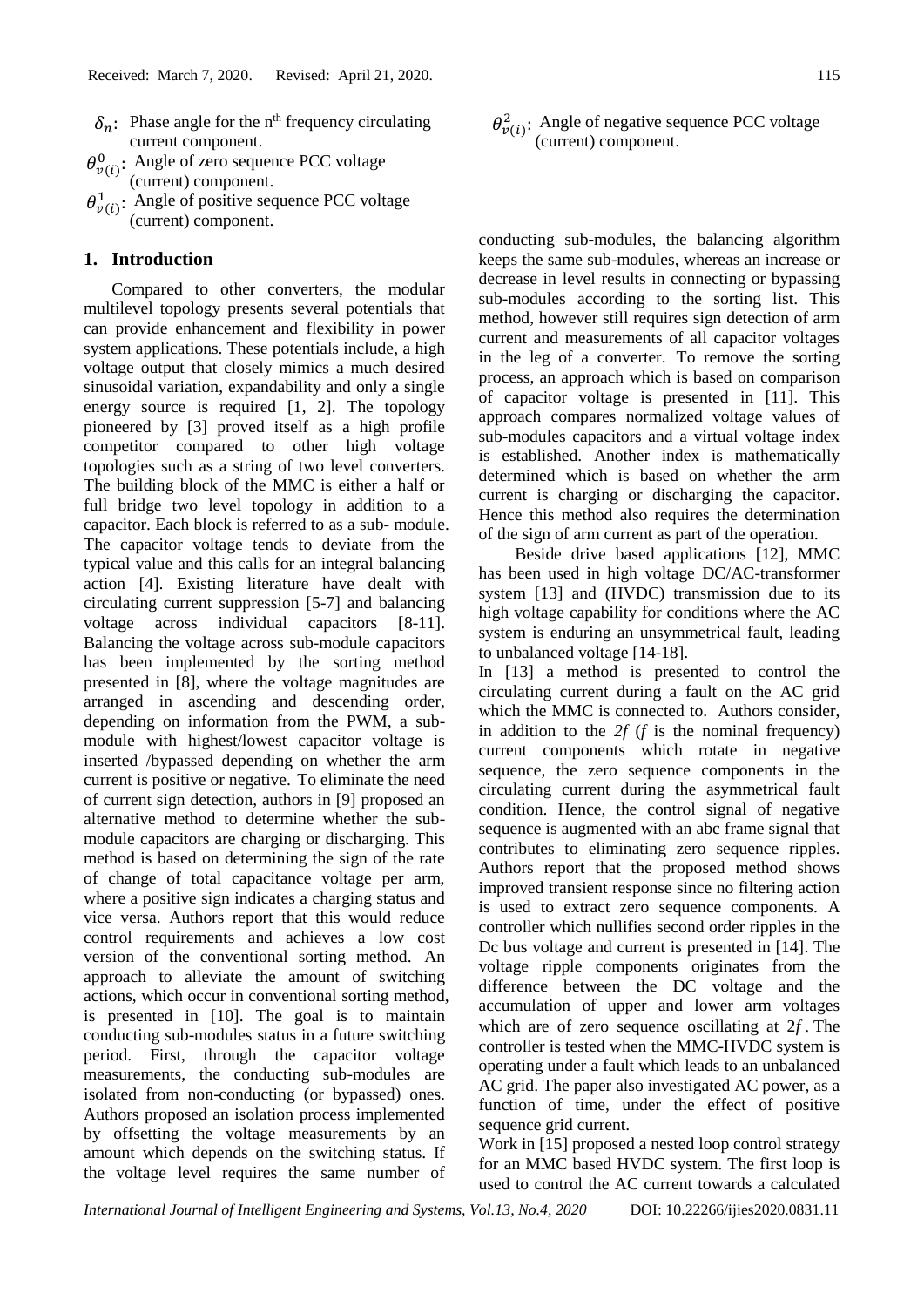positive sequence reference, nullifying at the same time the negative sequence current under an unsymmetrical fault. Control is achieved through a non-ideal proportional +resonant (P+PR) controller implemented in the  $\alpha\beta$  frame. The second loop of the nest, eliminate the AC fluctuations in the circulating current of the converter arm. Authors derived an analytical expression which shows that circulating current contains positive, negative and zero sequence rotating at double the nominal frequency. The non-ideal P+PR shows a robust response to frequency alterations. Due to the star/delta transformer at both the sending and receiving ends of the HVDC system, the zero sequence voltage or current in output lines is not considered in the analysis. Control is considered for MMC in [16] based on analytical expression for phase power in terms of symmetrical components. Control is based on a two stage strategy. The first stage represents a fast response control loop that regulates sequence currents to reference values. The second stage, with a slow response, generates the reference values for sequence currents. The paper considers two approaches for determining reference settings. The first, calculates the positive sequence components based on the reference active and reactive power settings, whereas the negative sequence current is driven to zero. Second approach is based on obtaining current references by nullifying double line frequency power ripples in each phase. Based on results from both strategies, authors concluded that the latter option is not suitable for an MMC system since the ripples in the DC voltage are not suitably suppressed due to the ripples in the sub-module capacitor voltages. Since an HVDC system may operate without a transformer at either ends, due to economic or space related considerations, authors propose a controller which tracks zero sequence current to a zero reference.

Authors in [17] presented an equivalent circuit based method for calculation of sequence circulating current phasor components. Here, the positive, negative and zero sequence voltage components are first expressed mathematically then the corresponding sequence currents are determined from the equivalent circuit corresponding to each sequence. Two scenarios are explored in the calculation process; first the MMC operates under unbalanced grid conditions where the three phase currents remain unbalanced. The second is a case where the AC currents are forcefully balanced, by driving the negative sequence current to zero. Analytical expressions shows that with the later condition, contribution of ripple voltage, at double the nominal grid frequency, are accumulated from a variety of terms making the determination of sequences current components denser. An allinclusive approach is suggested in [18] to achieve a number of objectives through controlling the arm current of MMC. Here, the objective includes; balancing the AC line currents, nullifying the circulating current and controlling the zero sequence current in scenarios where a path exists for its flow. Authors base the approach on achieving DC/AC power equivalence. Under unbalanced conditions the DC current, per leg, is no longer equal to 1/3 the total current, but the AC line currents can be equalized and hence power equilibrium is achieved. Due to the wide list of advantages, an MMC could be utilized in other applications such as interfacing distributed energy sources to utility grids operating as a part of a microgrid. Here, the voltage profiles will exhibits an asymmetrical and/or distorted behavior at the PCC [19]. On the other hand, literature [14-18] mainly investigates control methods and/or modeling of arm currents under an asymmetrical grid voltage conditions. These conditions reflects mainly a fault, normally can be cleared within a specified time, such as one line to ground short circuit in applications within the context of HVDC. The contribution of this paper is to investigate the following points in relation to a DC source interfaced to a PCC through an MMC;

- 1. Modeling of arm currents with the existence of zero sequence current and voltage at the PCC due to the sustainable unbalanced voltage profile. Hence, no blocking mechanism exists in the path of the zero sequence current.
- 2. Analyzing the circulating current components implicitly under the unbalanced PCC voltage and current.
- 3. Evaluating voltage balancing techniques for the considered interfacing application. Since the converter is operated to inject power towards the PCC, the magnitude of the converter output voltage dictates the amount of power flow. Hence voltage balancing technique is critical in this application.

To the best knowledge of the authors, the practice of evaluating capacitor voltage balancing methods under asymmetrical grid conditions, for an interfacing MMC application, is not discussed in present literature. Therefore, this paper will consider two balancing techniques and evaluate their performance under an asymmetrical PCC voltage.

The rest of this paper is organized as follows. Section 2 describes the operation of an MMC and the proposed system. Section 3 presents a mathematical formula for the converter arm current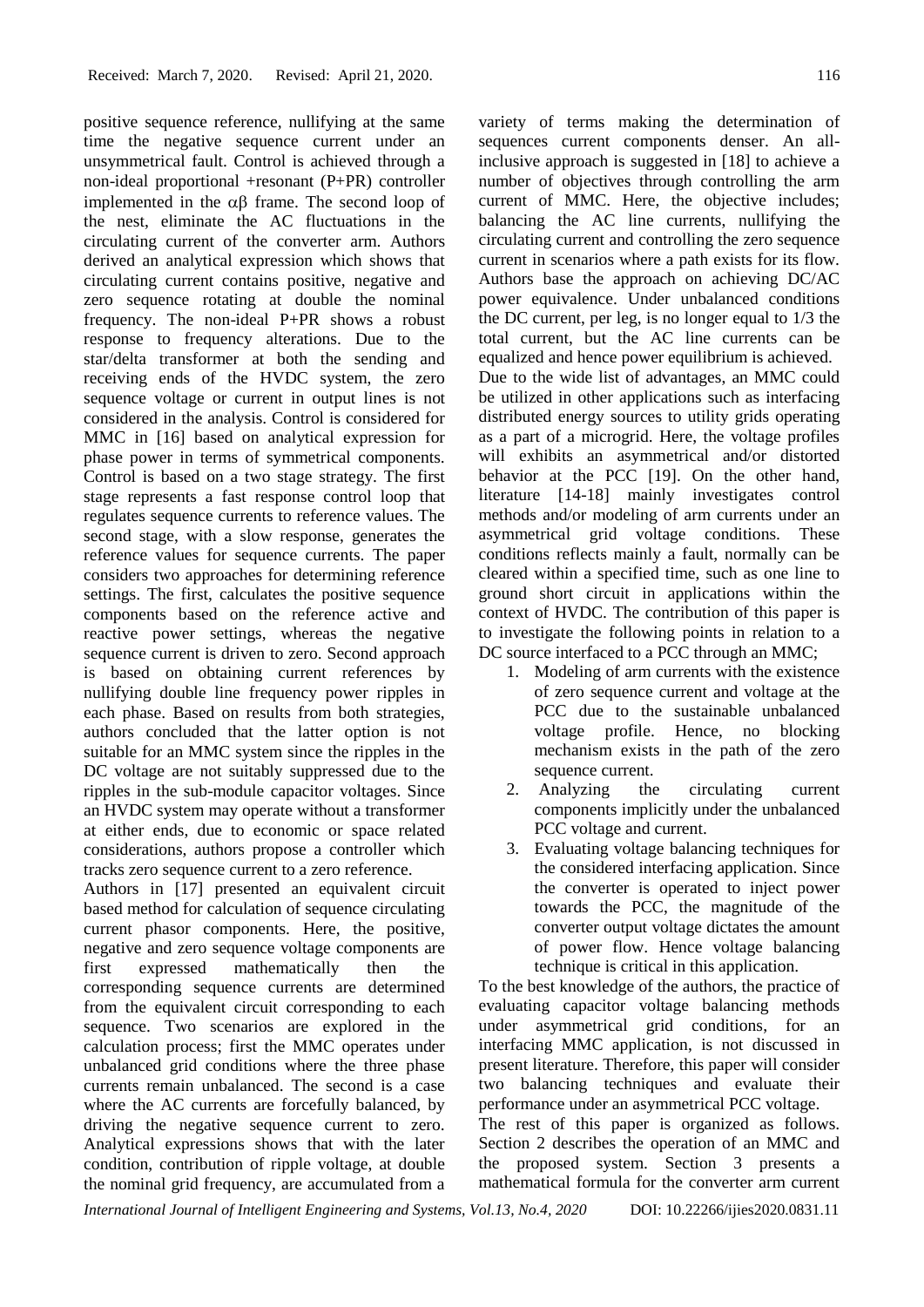under an unbalanced PCC conditions, with the existence of zero sequence voltage and current components. Voltage balancing techniques investigated in this work for sub-modules capacitors are outlined in section 4. Simulation and discussion of results are presented in section 5. Finally, the paper ends with conclusion remarks.

# **2. The modular multilevel converter and proposed system**

### **2.1 Converter operation**

The MMC converter is composed from three branches, each one reflecting an AC phase. Each branch is composed from two arms; an upper and a lower arm. The arms hold a number of sub-modules which are comprised from converters that are either half or full bridge configuration. Fig. 1, shows the schematic of the MMC, where Ro and Lo are the arm resistance and inductance respectively. Point O is considered as an imaginary ground [8]. One of the main differences of the MMC, when compared to the other voltage source topologies, is that the capacitors are related to each sub-module rather than positioned at the input DC terminals of the converter [16]. According [3], the output voltage from a submodule assumes two values; either the capacitor voltage, $V_c$ , when a PWM signal associated with a sub-module is high, or zero when the triggering

command is low. Since the two arms per branch have identical number of sub-modules [3], switching status of opposite arms sub-modules operate in a complementary manner. For example, if  $N_{uon}$  and  $N_{loff}$  are the numbers of ON and OFF sub-modules in the upper and lower arms respectively, then at any instant,

$$
N_{uon} = N_{loff} \tag{1}
$$

Also, the number of OFF and ON sub-modules in the upper and lower arms,  $N_{\text{uoff}}$  and  $N_{\text{lon}}$ given by,

$$
N_{uoff} = N_u - N_{uon}
$$
  
\n
$$
N_{lon} = N_l - N_{loff}
$$
\n(2)

The output voltage at the AC side of the converter, relative to point O, if  $N_u = N_{uon}$  (that is  $N_{uoff}$  =  $N_{lon} = 0$ ) is given by,

$$
V_{ao} = \frac{V_{DC}}{2} \tag{3}
$$

For each instant that requires an addition (removal) of a lower (upper) sub-module,  $N_{lon}$  is increased by  $1$  (  $N_{uon}$  is decreased by 1). Hence, the output voltage in general is expressed by,



Figure. 1 Modular multi-level converter with a half bridge sub-module

*International Journal of Intelligent Engineering and Systems, Vol.13, No.4, 2020* DOI: 10.22266/ijies2020.0831.11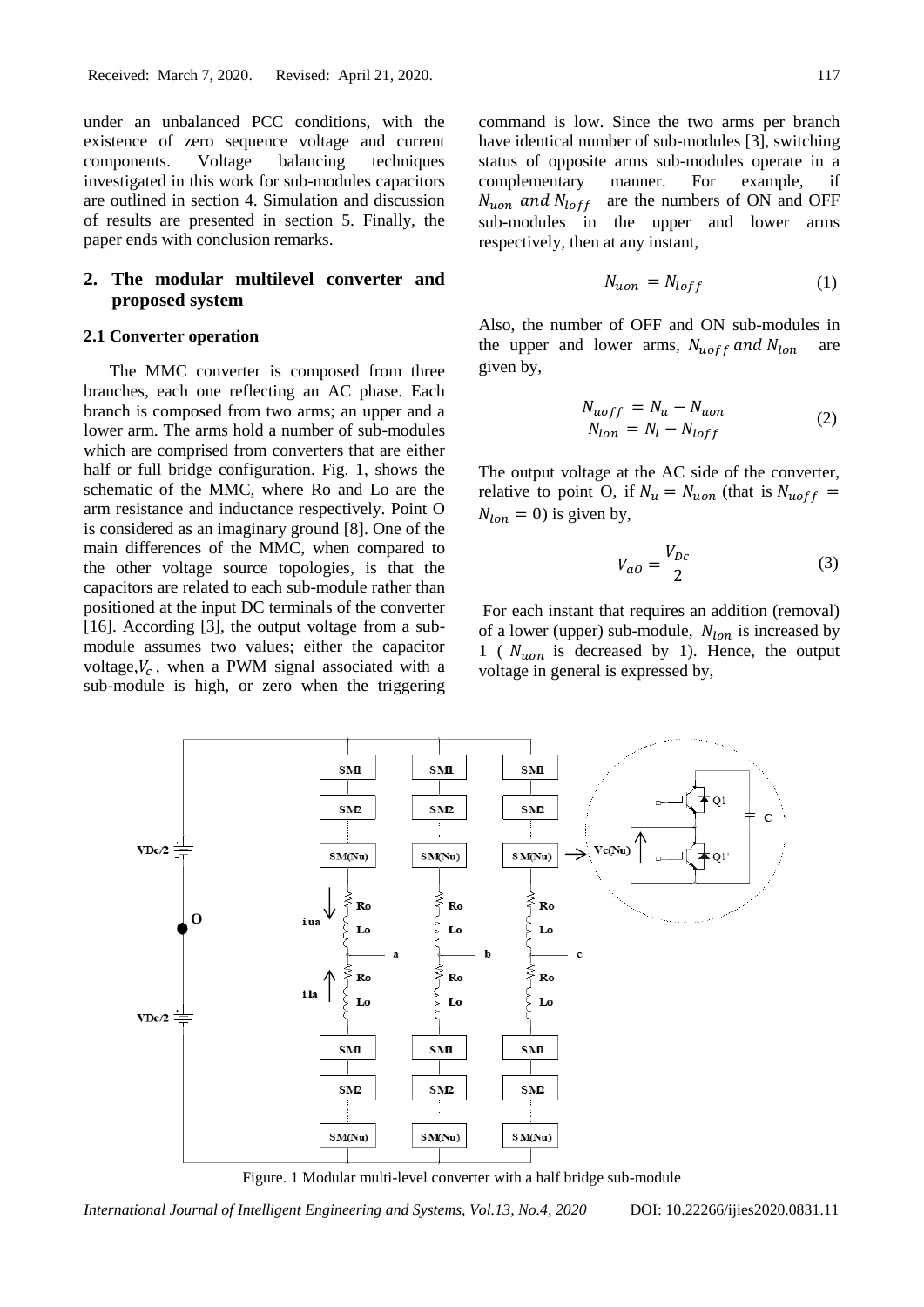$$
V_{ao} = \frac{V_{Dc}}{2} - N_{lon} \frac{V_{Dc}}{N_u}
$$
 (4)

Here, Eq. (4) is based on the ideal case that the capacitor voltages of all incoming sub-modules are equal. Therefore, according to Eq. (4), the voltage levels in the output AC terminals will be in the range of  $\left[\frac{-V_{DC}}{2}\right]$  $\frac{V_{DC}}{2}$ ,  $\frac{V_{DC}}{2}$  $\frac{Dc}{2}$ ].

#### **2.2 System under study**

The aim of this paper is to study a distributed energy source interfaced through an MMC to a utility distribution grid. The system under study is shown in Fig. 2. Here, Rs and Ls are the filter resistance and inductance, per phase, respectively. Compared to a HVDC system, the system considered in this work has,

- 1. No transformer to block zero sequence current at PCC, hence this current should be accounted for at conditions of unbalanced PCC voltage profile.
- 2. No high impedance to ground, whereas for HVDC systems such impedance is present [17], hence a zero sequence current path is

obstructed. Accordingly, the interfacing MMC system considered in this study has direct connection to ground.

3. The mid-point, O, for the DC terminals is grounded [16] and tied to the neutral side of the utility grid.

At the rated frequency of the grid, arm currents,  $i_{uv}$  and  $i_{lv}$  (y=a, b, c) can be expressed as the sum of output and internal circulating currents [20], hence,

$$
i_{uy} = \frac{i_{pccy}}{2} + i_{cy}
$$
 (5)

$$
i_{ly} = -\frac{i_{pccy}}{2} + i_{cy} \tag{6}
$$

Directly from Eq. (5) and Eq. (6), the circulating current can be obtained as half the sum of  $i_{uy}$  and  $i_{ly}$ . This current is generally decomposed into a DC component  $(i_{cdy})$  and a number of frequency components, expressed as a Fourier series [20],



Figure. 2 System under study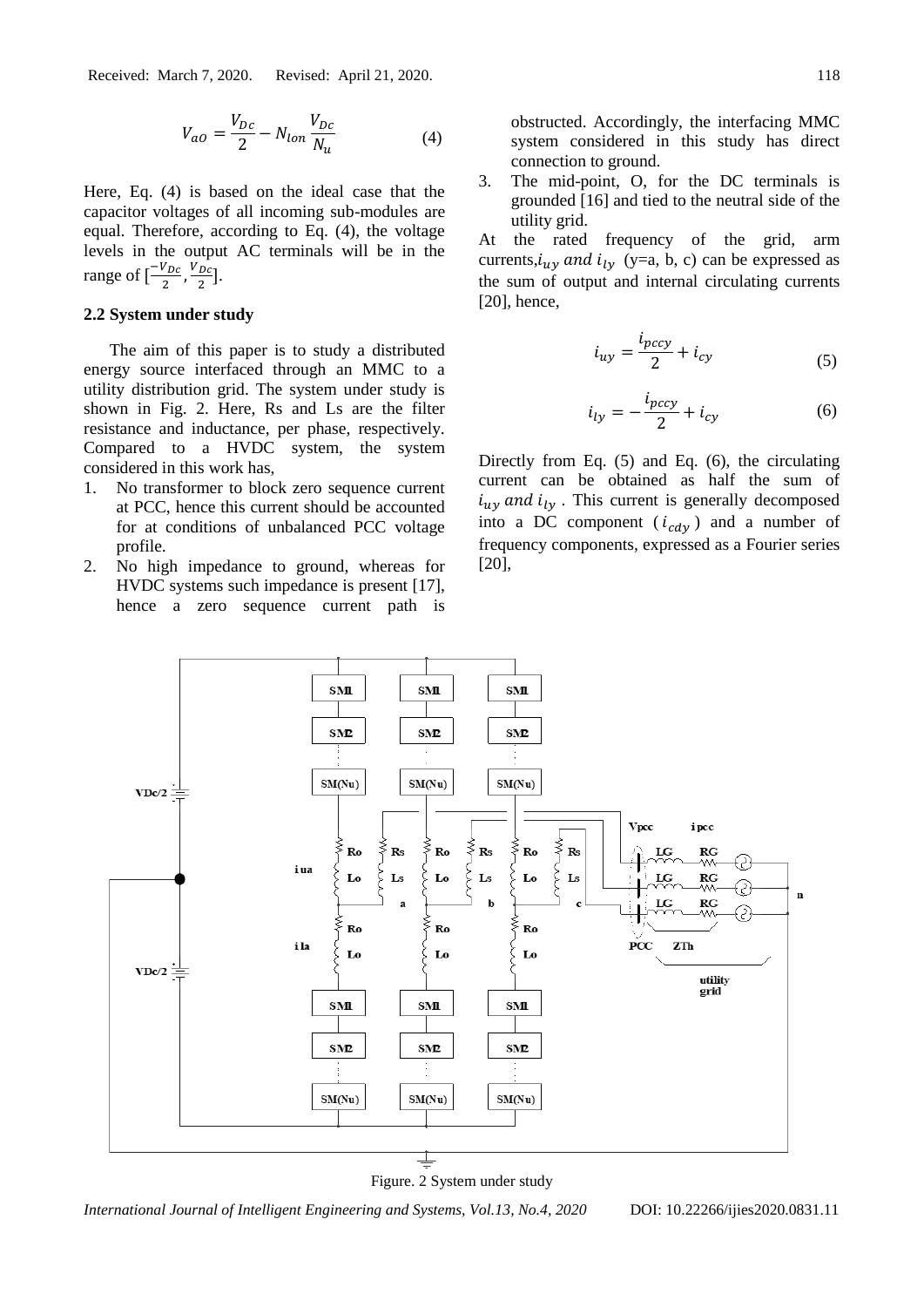Received: March 7, 2020. Revised: April 21, 2020. 119

$$
i_{ca} = i_{cda} + \sum_{n=1}^{\infty} I_{cn} \cos(2\pi n f t + \delta_n) \qquad (7)
$$

Here Eq. (7) expresses circulating current of phase a. A Similar expression for the circulating current of phase b and c can be obtained.

# **3. Arm currents expressions under unbalanced voltage and current at point of common coupling**

Unbalanced PCC voltage and eventually current result from terminal conditions of the utility grid. The phasor magnitude of PCC voltage and current in terms of sequence components can be expressed as,

$$
V_{pcc}^{012} = A^{-1} V_{pcc}^{abc}
$$
 (8)

$$
I_{pcc}^{012} = A^{-1} I_{pcc}^{abc}
$$
 (9)

Here, the matrix *A* is the symmetrical components transformation matrix [21] and notation 012 refers to zero, positive and negative sequence components respectively. From the above information, the instantaneous voltage and current quantities at the PCC are expressed as,

$$
v_{pccy} = V_{pcc}^{0} \cos(2\pi ft + \theta_v^0)
$$
  
+ 
$$
V_{pcc}^{1} \cos(2\pi ft + \theta_v^1
$$
  
- 
$$
2\pi k/3
$$
)  
+ 
$$
V_{pcc}^{2} \cos(2\pi ft + \theta_v^2
$$
  
+ 
$$
2\pi k/3
$$
) (10)

$$
i_{pccy} = I_{pcc}^{0} \cos\left(2\pi ft + \theta_{i}^{0}\right) + I_{pcc}^{1} \cos\left(2\pi ft + \theta_{i}^{1} - 2\pi k/3\right) + I_{pcc}^{2} \cos\left(2\pi ft + \theta_{i}^{2} + 2\pi k/3\right)
$$
(11)

The constant *k* has a value that depends on the phase considered. For phase a, the value of *k*=0, for phase b,  $k=1$  and  $k=2$  for phase c. The power equilibrium at the input/output ports, per leg (phase), can be written as.

$$
P_{iny} = P_{pccy} + P_{lossy} \tag{12}
$$

Where  $P_{inv}$ ,  $P_{pccy}$  and  $P_{lossy}$  are the input power, output AC power and leg losses of phase y respectively. The input leg power is the sum of upper and lower arm effects, hence,

$$
0.5 V_{Dc}i_{uy} + 0.5 V_{Dc}i_{ly}
$$
  
=  $v_{pccy}i_{pccy} + P_{lossy}$  (13)

Substituting Eqs. (5) and (6) into Eq. (13) and assuming the MMC system is 100% efficient [15], the input/output power balance is expressed as,

$$
V_{Dc} i_{cy} = v_{pccy} i_{pccy}
$$
 (14)

By substituting Eqs. (10) and (11) into Eq. (14), three terms are obtained. Here, for simplicity, each term is expressed separately as shown in Eq. (15).

$$
i_{cyl} = \frac{v_{pcc}^{0}l_{pcc}^{0}}{2V_{Dc}} \left[ \cos(\theta_{v}^{0} - \theta_{i}^{0}) + \cos(4\pi ft + \theta_{v}^{0} + \theta_{i}^{0}) \right] + \frac{v_{pcc}^{0}l_{pcc}^{1}}{2V_{Dc}} \left[ \cos(\theta_{v}^{0} - \theta_{i}^{1} + 2\pi k/3) + \cos(4\pi ft + \theta_{v}^{0} + \theta_{i}^{1} - 2\pi k/3) \right] + \frac{v_{pcc}^{0}l_{pcc}^{2}}{2V_{Dc}} \left[ \cos(\theta_{v}^{0} - \theta_{i}^{2} - 2\pi k/3) + \cos(4\pi ft + \theta_{v}^{0} + \theta_{i}^{2} + 2\pi k/3) \right]
$$
\n(15a)

$$
i_{cyz} = \frac{V_{pcc}^1 l_{pcc}^0}{2V_{Dc}} \left[ \cos(\theta_v^1 - \theta_i^0 - 2\pi k/3) + \cos(4\pi ft + \theta_v^1 + \theta_i^0 - 2\pi k/3) \right] + \frac{V_{pcc}^1 l_{pcc}^1}{2V_{Dc}} \left[ \cos(\theta_v^1 - \theta_i^1) + \cos(4\pi ft + \theta_v^1 + \theta_i^1 - 4\pi k/3) \right] + \frac{V_{pcc}^1 l_{pcc}^2}{2V_{Dc}} \left[ \cos(\theta_v^1 - \theta_i^2 - 4\pi k/3) + \cos(4\pi ft + \theta_v^1 + \theta_i^2) \right] \tag{15b}
$$

$$
i_{cys} = \frac{V_{pcc}^2 I_{pcc}^0}{2V_{Dc}} \left[ \cos(\theta_v^2 - \theta_i^0 + 2\pi k/3) + \cos(4\pi ft + \theta_v^2 + \theta_i^0 + 2\pi k/3) \right] + \frac{V_{pcc}^2 I_{pcc}^1}{2V_{Dc}} \left[ \cos(\theta_v^2 - \theta_i^1 + 4\pi k/3) + \cos(4\pi ft + \theta_v^2 + \theta_i^1) \right] + \frac{V_{pcc}^2 I_{pcc}^2}{2V_{Dc}} \left[ \cos(\theta_v^2 - \theta_i^2) + \cos(4\pi ft + \theta_v^2 + \theta_i^2 + 4\pi k/3) \right] \tag{15c}
$$

The upper arm current (only upper arm is shown due to space limitation) is found by substituting Eq. (15) into Eq. (5). Here for simplicity, the DC component, zero, positive and negative sequence contribution is written separately as in Eq. (16).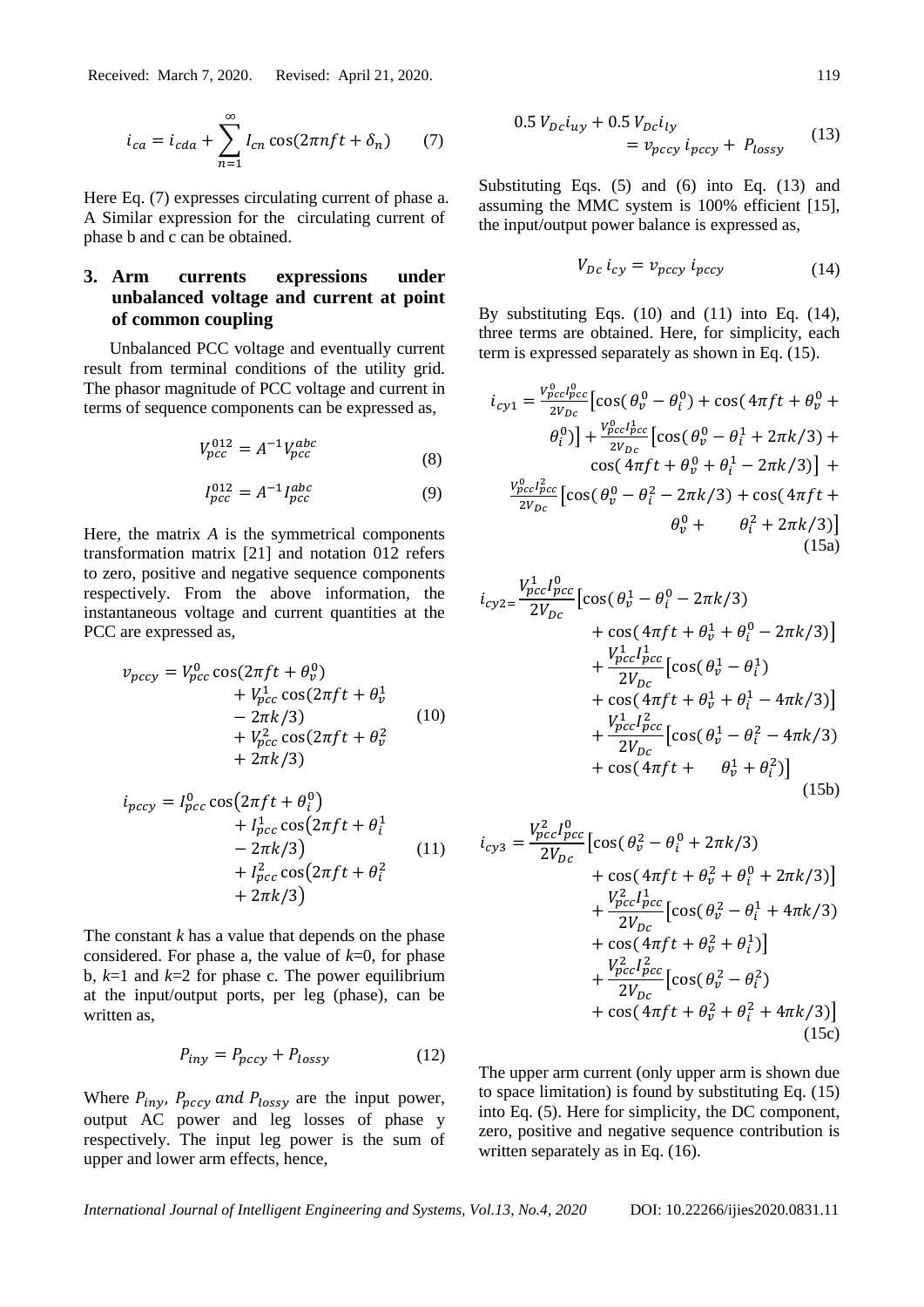$$
i_{uy}^{dc} = \frac{V_{pcc}^{0}l_{pcc}^{0}}{2V_{Dc}} \cos(\theta_v^0 - \theta_i^0)
$$
  
+ 
$$
\frac{V_{pcc}^{0}l_{pcc}^{1}}{2V_{Dc}} \cos(\theta_v^0 - \theta_i^1 + 2\pi k/3)
$$
  
+ 
$$
\frac{V_{pcc}^{0}l_{pcc}^{2}}{2V_{Dc}} \cos(\theta_v^0 - \theta_i^2 - 2\pi k/3)
$$
  
+ 
$$
\frac{V_{pcc}^{1}l_{pcc}^{0}}{2V_{Dc}} \cos(\theta_v^1 - \theta_i^0)
$$
  
- 
$$
2\pi k/3
$$
  
+ 
$$
\frac{V_{pcc}^{1}l_{pcc}^{0}}{2V_{Dc}} \cos(\theta_v^1 - \theta_i^1)
$$
  
+ 
$$
\frac{V_{pcc}^{1}l_{pcc}^{2}}{2V_{Dc}} \cos(\theta_v^1 - \theta_i^2 - 4\pi k/3)
$$
  
+ 
$$
\frac{V_{pcc}^{2}l_{pcc}^{1}}{2V_{Dc}} \cos(\theta_v^2 - \theta_i^1)
$$
  
+ 
$$
\frac{V_{pcc}^{2}l_{pcc}^{1}}{2V_{Dc}} \cos(\theta_v^2 - \theta_i^2)
$$
  
+ 
$$
\frac{V_{pcc}^{2}l_{pcc}^{2}}{2V_{Dc}} \cos(\theta_v^2 - \theta_i^2)
$$
(16a)

$$
i_{uy}^{0} = \frac{I_{pcc}^{0}}{2} \cos(2\pi ft + \theta_i^{0})
$$
  
+ 
$$
\frac{V_{pcc}^{0} I_{pcc}^{0}}{2V_{Dc}} \cos(4\pi ft + \theta_v^{0} + \theta_i^{0})
$$
  
+ 
$$
\frac{V_{pcc}^{1} I_{pcc}^{2}}{2V_{Dc}} \cos(4\pi ft + \theta_v^{1} + \theta_i^{2})
$$
  
+ 
$$
\frac{V_{pcc}^{2} I_{pcc}^{1}}{2V_{Dc}} \cos(4\pi ft + \theta_v^{2} + \theta_i^{1})
$$
(16b)

$$
i_{uy}^{1} = \frac{I_{pcc}^{1}}{2} \cos(2\pi ft + \theta_{i}^{1} - 2\pi k/3) + \frac{V_{pcc}^{0} I_{pcc}^{1}}{2V_{Dc}} \cos(4\pi ft + \theta_{v}^{0} + \theta_{i}^{1} - 2\pi k/3) + \frac{V_{pcc}^{1} I_{pcc}^{0}}{2V_{Dc}} \cos(4\pi ft + \theta_{v}^{1} + \theta_{i}^{0} - 2\pi k/3) + \frac{V_{pcc}^{2} I_{pcc}^{2}}{2V_{Dc}} \cos(4\pi ft + \theta_{v}^{2} + \theta_{i}^{2} + 4\pi k/3)
$$
 (16c)

$$
i_{uy}^2 = \frac{I_{pcc}^2}{2} \cos(2\pi ft + \theta_i^1 + 2\pi k/3) + \frac{V_{pcc}^0 I_{pcc}^2}{2V_{Dc}} \cos(4\pi ft + \theta_v^0 + \theta_i^2) + 2\pi k/3) + \frac{V_{pcc}^1 I_{pcc}^1}{2V_{Dc}} \cos(4\pi ft + \theta_v^1 + \theta_i^1) - 4\pi k/3) + \frac{V_{pcc}^2 I_{pcc}^0}{2V_{Dc}} \cos(4\pi ft + \theta_v^2 + \theta_i^0) + 2\pi k/3)
$$
 (16d)

Compared to the analytical expression for upper arm current in [15], the DC component of the arm current has four terms associated with either  $V_{pcc}^0$ ,  $I_{pcc}^0$  or both. On the other hand, the sequence components in Eq. (16) have only two terms related to either  $V_{pcc}^0$  or  $I_{pcc}^0$ . Therefore, operation and control wise, the contribution of these terms must be considered. As expected these additional components will affect the capacitor voltage ripple. This in turn will affect the problem of balancing the sub-modules capacitor voltage. Since the balancing action is regarded as a crucial part of the MMC operation [2], an evaluation process, which the present work adopts, with the existence of  $V_{pcc}^0$  and  $I_{pcc}^0$  provide an insight on the effectiveness of the considered balancing methods. Moreover, the output voltage magnitude, at the fundamental frequency, of the interfacing converter is a decisive factor in determining the power transfer towards the PCC. Features of this voltage are impacted by how well capacitors voltage is balanced [4].

#### **4. Voltage balancing techniques**

Capacitor voltage, in an ideal case, should equal to the DC voltage divided by the number of submodules in an arm. The main algorithm used for balancing is the basic sorting [8] for which the following requirements should be satisfied;

- 1. Measurements of sub-module capacitor voltage in upper and lower arms.
- 2. Arrangement of the above measurements from low to high and high to low.
- 3. Determination of the number of sub-modules required to be connected/ disconnected depending on the status of the PWM system.
- 4. Sign detection of upper and lower arm currents.
- 5. Selection of the sub-modules for connection/ disconnection, constrained according to the sorting lists.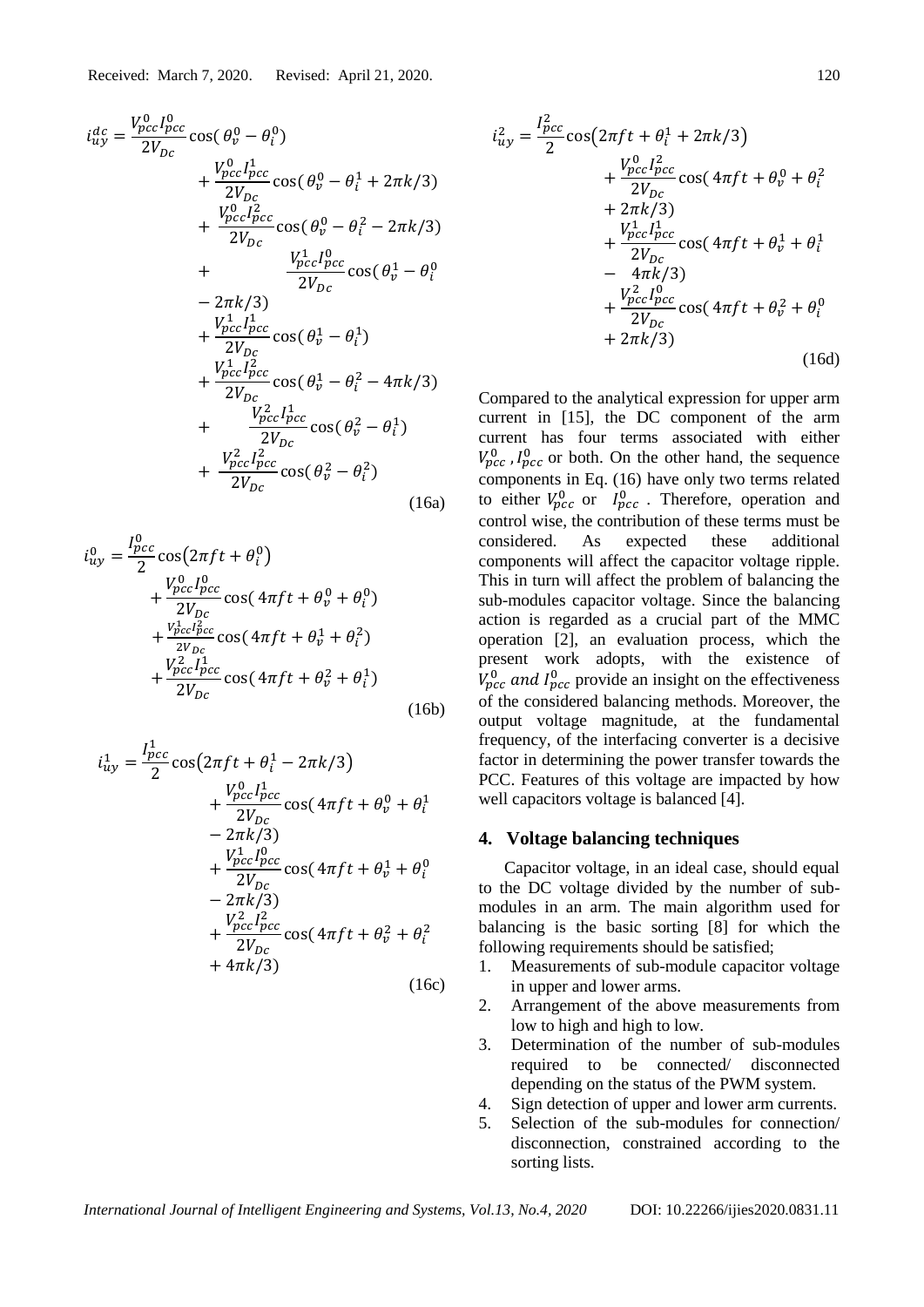Disadvantages of this method include the excessive switching of devices that increase internal losses with no positive impact on the converter performance [22], not to mention the amount of measured quantities required by the algorithm. However, the capacitor voltages per arm are extensively balanced. The second approach requires much less computation efforts, where balancing is achieved by simply rotating the switching pattern between sub-modules [23-25]. In [24, 25] the rotation is implemented based on the voltage levels in the output AC voltages where gating signals are produced according to the level required. Here patterns change every  $f/2$  of a cycle. In this case the capacitors of relevant sub-modules will endure the same switching conditions and eventually reach equilibrium as far as charging and discharging intervals are concerned [24].

In MMC operation that is based on multiple PWM carriers, the exchange of sequence for individual sub-modules is executed by rotating the carriers among the sub-modules pairs [26]. This method is shown in [26] for an MMC with only two sub-modules per arm, where carriers are rotated every quarter of a cycle. In this section, the procedure is extended to an MMC with,  $N = N_u$  +  $N_l$ sub-modules and the MMC is connected to grid with unbalanced voltage. If  $\omega_c$  is the angular frequency of the carrier system, then the carrier is rotated every,

$$
m = \frac{\omega_c}{N} \tag{17}
$$

of a cycle.

If we consider an example in which,  $N_u = N_l$  = 4 , then according to Eq. (4), five levels are distinguished. If a pair of sub-modules is defined as,  $(1, 3')$ , where  $1 \in N_u$  and  $3' \in N_l$ , then this pair is exchanged  $m$  times among the  $N$  carriers (and their complements). In this case, sub-modules capacitors have approximately identical charging and discharging intervals resulting in a balance of voltage between upper and lower sub-modules.

#### **5. Simulation and results**

In this section simulation is performed for the system shown in Fig. 2, using Matlab/Simulink platform. The main emphasis is to evaluate the performance of the two balancing techniques; the sorting algorithm and the rotation of PWM carriers. The latter method has been implemented on a two sub-module per arm MMC with a stand-alone RL load in [26]. However, in this paper, a DC energy

source is connected to a PCC via an MMC. The PCC has asymmetrical voltage profile. Parameters of the system considered, shown in Table1, are determined based on [26] but modified to the considered system. For both balancing techniques, the converter is modulated by Phase Disposition-PWM (PD-PWM) [8, 27]. In all analysis presented in this work, it is assumed that the utility grid has a high short circuit capacity, hence the Thevenin's impedance is considered to be  $Z_{Th} = 1 + j3.77$   $m\Omega$ [28].

## **5.1 Simulation of modular multi-level converter under asymmetrical voltage profile at point of common coupling with carrier rotation based balancing method**

In this case an evaluation for the rotation of PWM carriers balancing method is presented. Since the Thevenin's impedance of the grid is low, the voltage profile at the PCC is approximately equal to that of the grid. The grid voltage profile, for each of the respective phases, is scaled down by a factor (less than 1) to simulate the unbalanced conditions. Positive, negative and zero sequence components of voltage and injected current at the PCC are shown in Fig. 3 (a & b) respectively. Hence, an unbalanced voltage and resultant current is present at the PCC. Here, the phase scaling factors are introduced at  $t =$ 0.4  $Sec.$ , Fig. 4 depicts the voltage waveforms at the terminals of the MMC converter. It is interesting to note that the output converter voltage is well balanced and the drop in voltage, per phase, is within tolerated limits. In terms of a quantitative description, if phase b of the output voltage is considered, as shown in Fig. 4, at,  $0.419 < t \leq 0.424$  Sec, the peak value is about 9750 V whereas at  $0.436 < t \leq 0.443$  Sec, the peak drops to about 9550 V. Hence the deviation is about 2.04% which represent an acceptable tolerance.

Table 1. System Parameters

| Dc energy source voltage, V <sub>Dc</sub>         | 19.5 KV      |
|---------------------------------------------------|--------------|
| Nominal voltage at PCC, V <sub>G</sub>            | 11 KV (L-L)  |
| Arm resistance per phase, $R_{oy}$                | 0[26]        |
| Arm inductance per phase, $L_{ov}$                | $16$ mH      |
| Filter resistance per phase, $R_{sv}$             | $121 \Omega$ |
| Filter inductance per phase, $L_{sv}$             | $64$ mH      |
| Sub-module capacitor, $C_{sm}$                    | 438 µF       |
| Number of sub-modules per arm,<br>$N_u$ , $(N_l)$ | 4            |
| AC grid frequency, $f$                            | 60 HZ        |
| Carrier frequency, $F_c$                          | 2000 HZ      |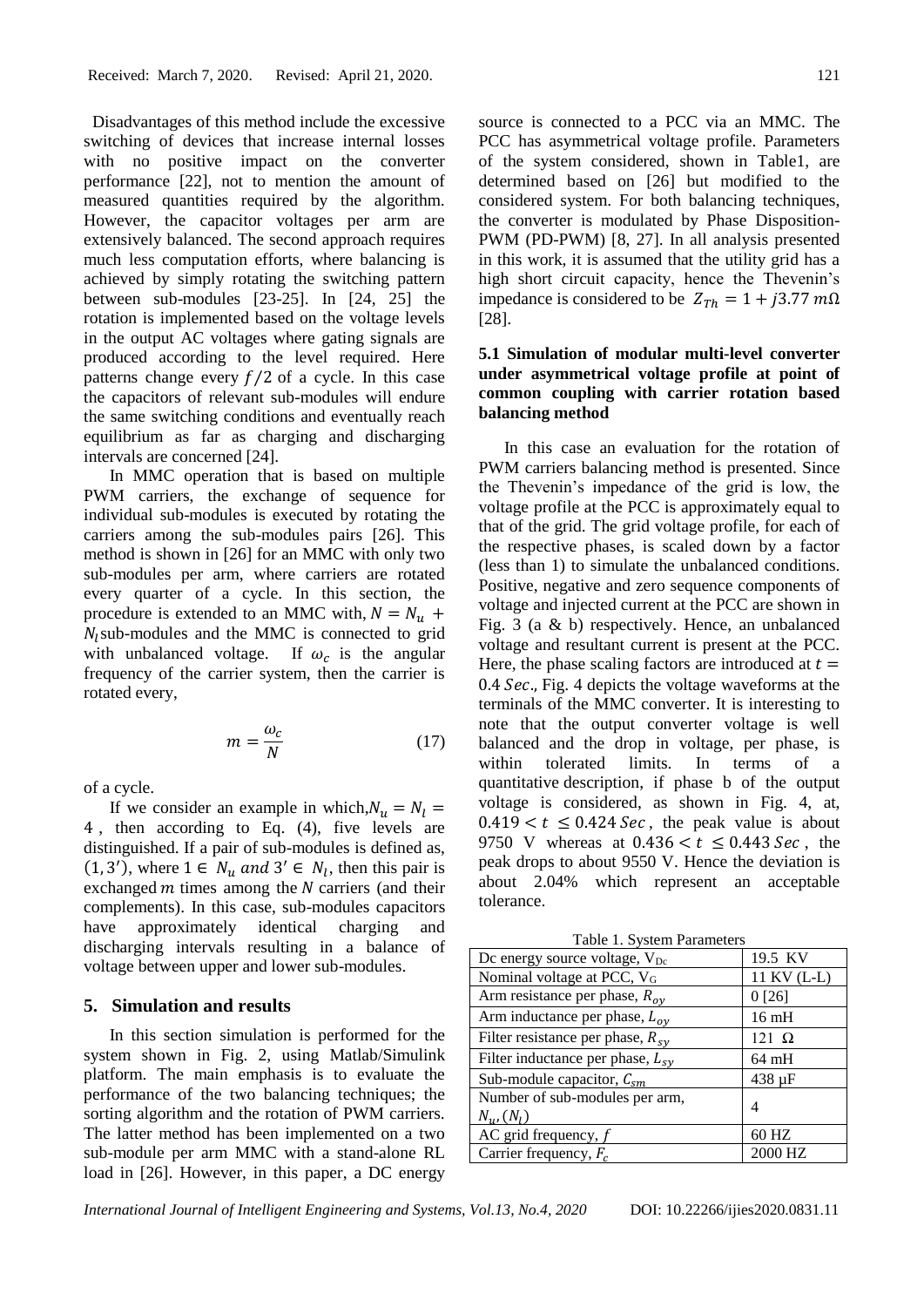

Figure. 4 MMC output voltage

The current at the PCC side is shown in Fig. 5, which shows asymmetrical behavior as expected. PCC currents from the MMC side are seen to have mainly a fundamental component. This complies with the assumption that only fundamental frequency component flow in the AC lines, whereas other components keep circulating within the arm [20]. Hence, the carrier rotation balancing method suffices to fulfill the required quality of current injected to the grid. Upper arm currents, for periods

just before and after the initiation of the unbalanced voltage conditions, are shown in Fig. 6. Results show that for  $t > 0.4$  Sec the current, per phase, is clamped down due to the DC components contributed by all terms in (16a) except the term,  $V_{\text{pcc}}^1 I_{\text{pcc}}^1 / 2V_{\text{Dc}}$ , which exists whether the voltage profile is balanced or not, but naturally holds a different value. Hence, the latter term has an effect even before  $t = 0.4$  Sec. Therefore, the upper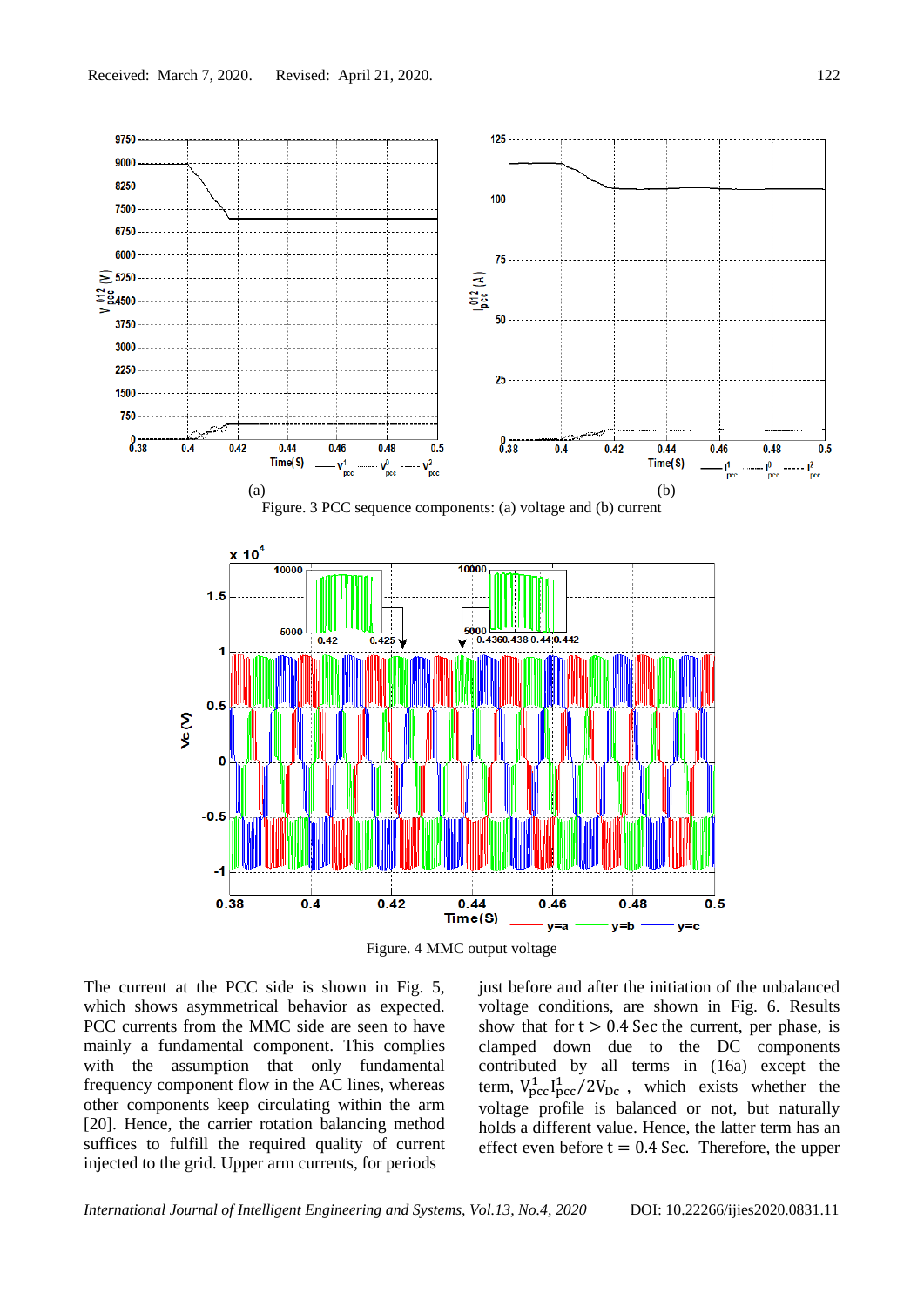

Figure. 6 Upper arm current

arm current for phase y is given by the sum of  $i_{uy}^{dc}$ ,  $i_{uy}^{0}$ ,  $i_{uy}^{1}$  and  $i_{uy}^{2}$ . Finally, the circulating current for y=a, b & c phases are shown in Fig. 7; this current represents components that are circulating within the arm at different frequencies.

**5.2 Simulation of modular multi-level converter under asymmetrical point of common coupling voltage profile with sorting based balancing method** 

In this section, performance of the sorting algorithm is evaluated for the operation of MMC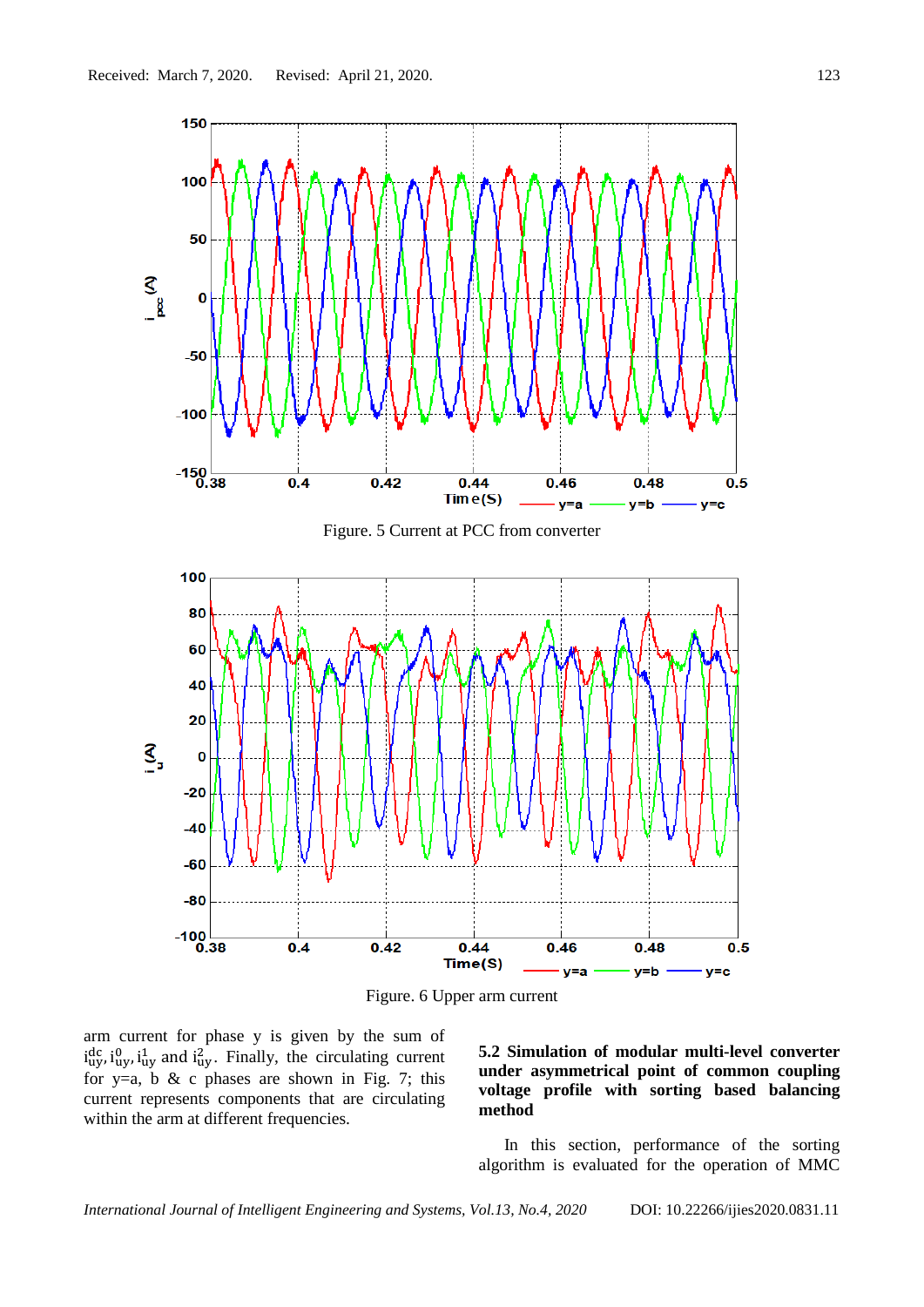

Figure. 8 MMC output voltage for sorting algorithm

under unbalanced PCC voltage condition. In that aspect, the same unbalanced conditions exist at the PCC, hence  $V_{pcc}^{012}$  and  $I_{pcc}^{012}$ , have same values as those shown in Fig. 3. Fig. 8 shows the output voltage at the converter terminals, phase b is examined for two consecutive cycles. The first cycle is at a time range of  $0.415 \le t < 0.42$  Sec and the

second period is at  $0.432 \le t < 0.436$  Sec, the drop in the voltage is less compared to converter output voltage for the carrier rotation method. However, the difference is in significant considering the drop in the voltage was 2.04% in the rotation method. However, the PCC current, shown in Fig. 9,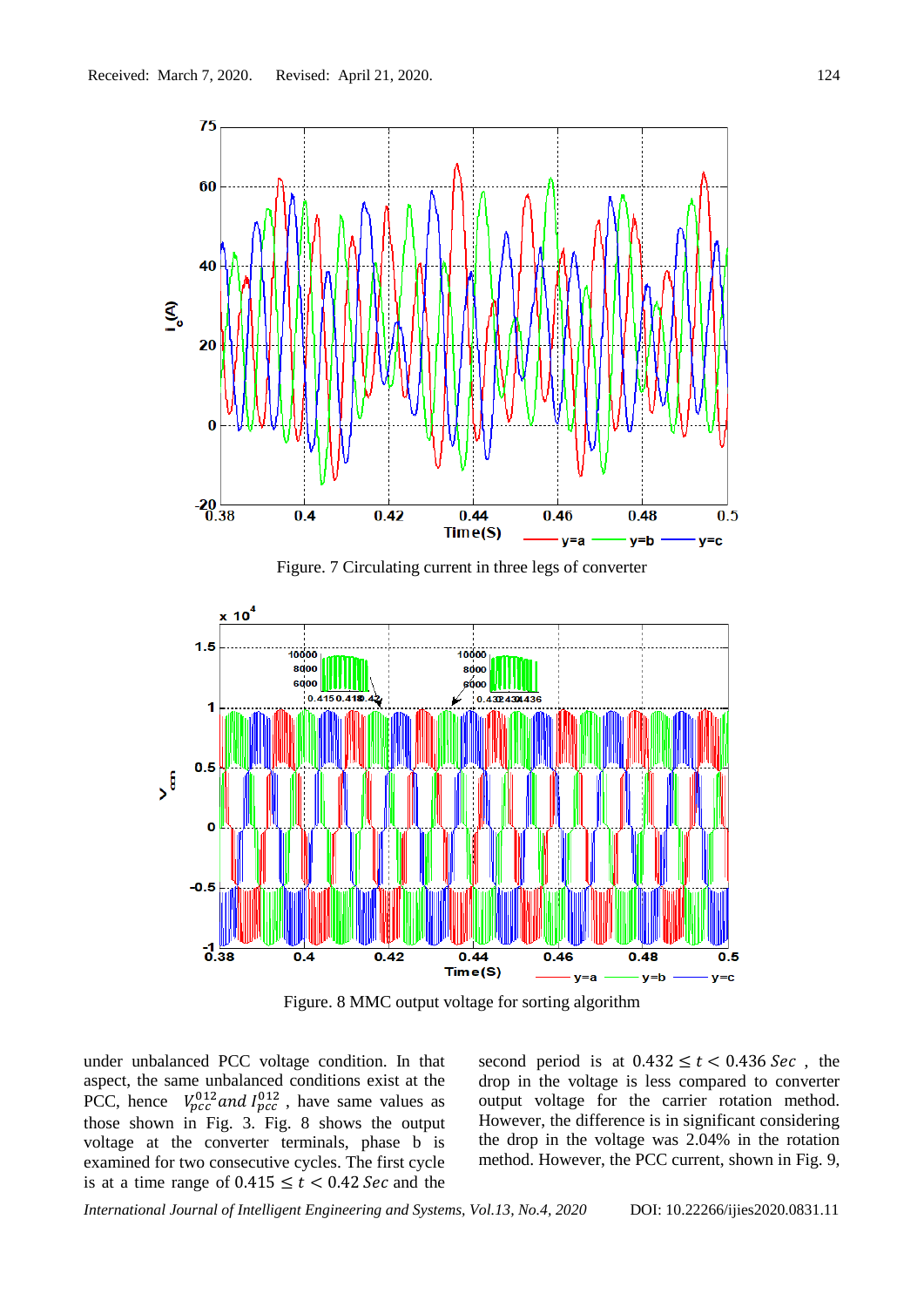

Figure. 10 Upper arm current for sorting algorithm

has a higher magnitude compared to that of the carrier rotation method. This is due to the increased voltage output which results in an increased potential difference, relative to the PCC voltage profile.

If phase A (shown in red on Fig. 9) is examined, for the carrier rotation method, the peak current is 111 A whereas for the sorting algorithm, the peak is about 142 A. One point worth mentioning here is that in both methods, the analysis is carried out at the same modulation index. Hence, the sorting method produces, at the fundamental frequency, a higher voltage compared to the carrier rotation. Upper arm current of the converter is shown in Fig. 10. Here, the current shows an increase compared to that of the rotation method and this is due to the increase in the PCC phase currents. An interesting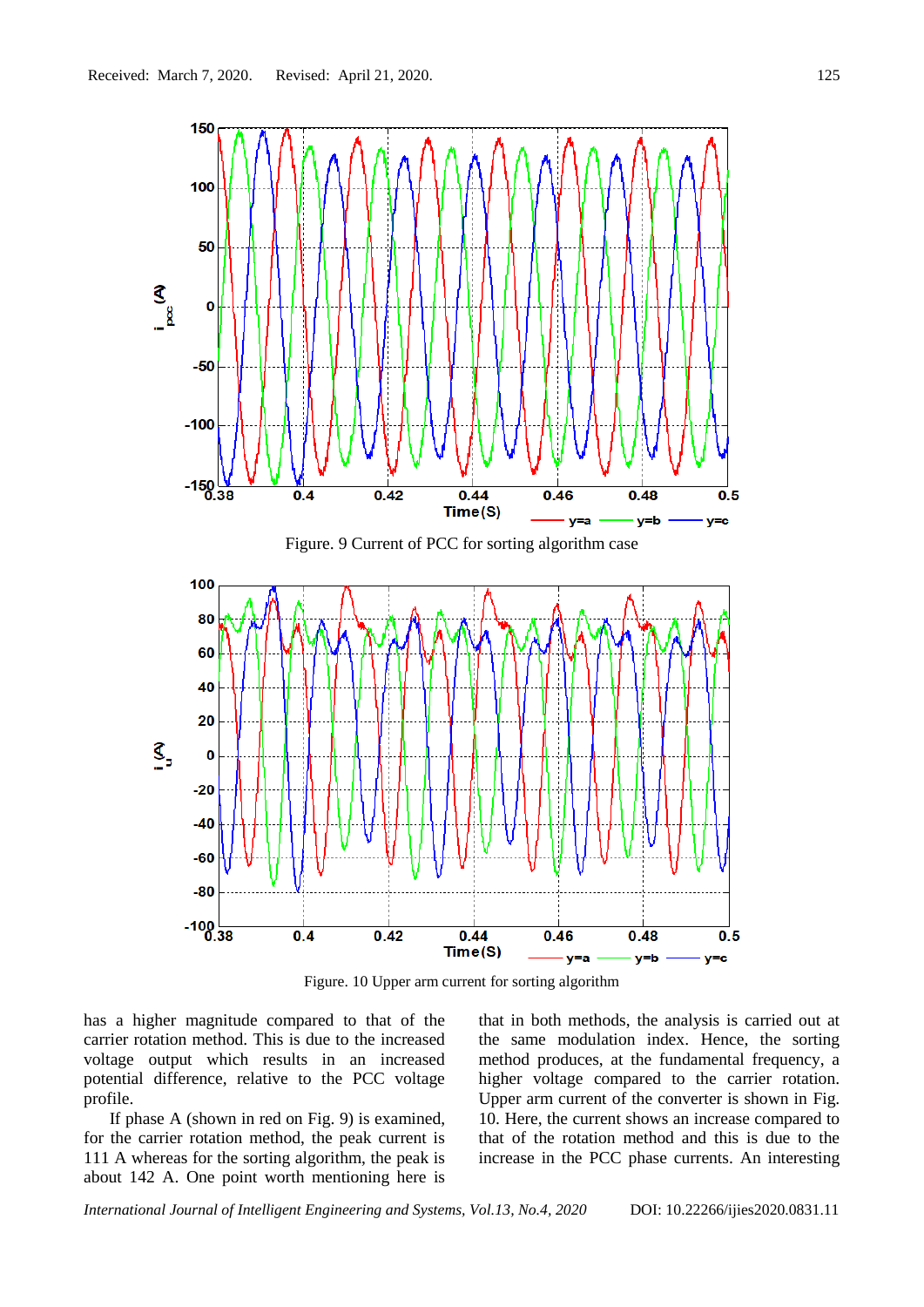

Figure. 11 Circulating current for the sorting algorithm

observation is that the arm current shows less ripple compared to that from the PWM carriers rotation method. This is also reflected in the circulating current of arms shown in Fig. 11. Also, in the sorting method, circulating currents show higher peak values for each arm due to the change in AC line current magnitude. The minor differences between the results obtained from both methods verify feasibility of the carrier rotation method for balancing capacitor voltage in the interfacing MMC under unbalanced grid conditions.

## **6. Conclusion**

In this paper two algorithms, for balancing the capacitor voltage of a sub-module in an MMC, are evaluated under an unbalanced grid connection. The evaluation process is based on the quality of the converter voltage and the injected current to the PCC. The MMC, studied in this paper, is an interfacing converter with a distributed energy source. Unbalanced conditions considered assume a path exist for zero sequence components. Analytical expressions derived reveal that, as a result of zero sequence voltage and current components, additional embedded terms in the arm current are established. The impact of these sequence components are reflected in the mean, zero, positive and negative sequence terms of the arm current. Results verify that the carrier rotation method is feasible to serve as part of the converter modulation

process and provide a satisfactory converter operation that supplies AC current with an acceptable ripple content. Although, in the sorting algorithm the voltage harvested at converter terminals is higher, this is evident from the peak value of current injected towards the PCC, yet the voltage deviation in peaks for two consecutive cycles is found to be around 2% in the rotation method. This confirms the feasibility of the rotation method in interfacing applications. Compared to the computation burden of the conventional sorting method, the carrier rotation method can be utilized in control strategies at the MMC level for grid connection applications.

### **Conflicts of Interest**

The authors declare no conflict of interest.

## **Author Contributions**

Conceptualization, Riyadh Toman and Tahani Al-Mhana; methodology, Riyadh Toman and Tahani Al-Mhana, Software, Riyadh Toman; result analysis, Riyadh Toman and Tahani Al-Mhana, writing original draft, Riyadh Toman; review and editing Tahani Al-Mhana.

#### **References**

[1] L. Harnefors, A. Antonopoulos, S. Norrga, L. Angquist, and H. Nee, "Dynamic Analysis of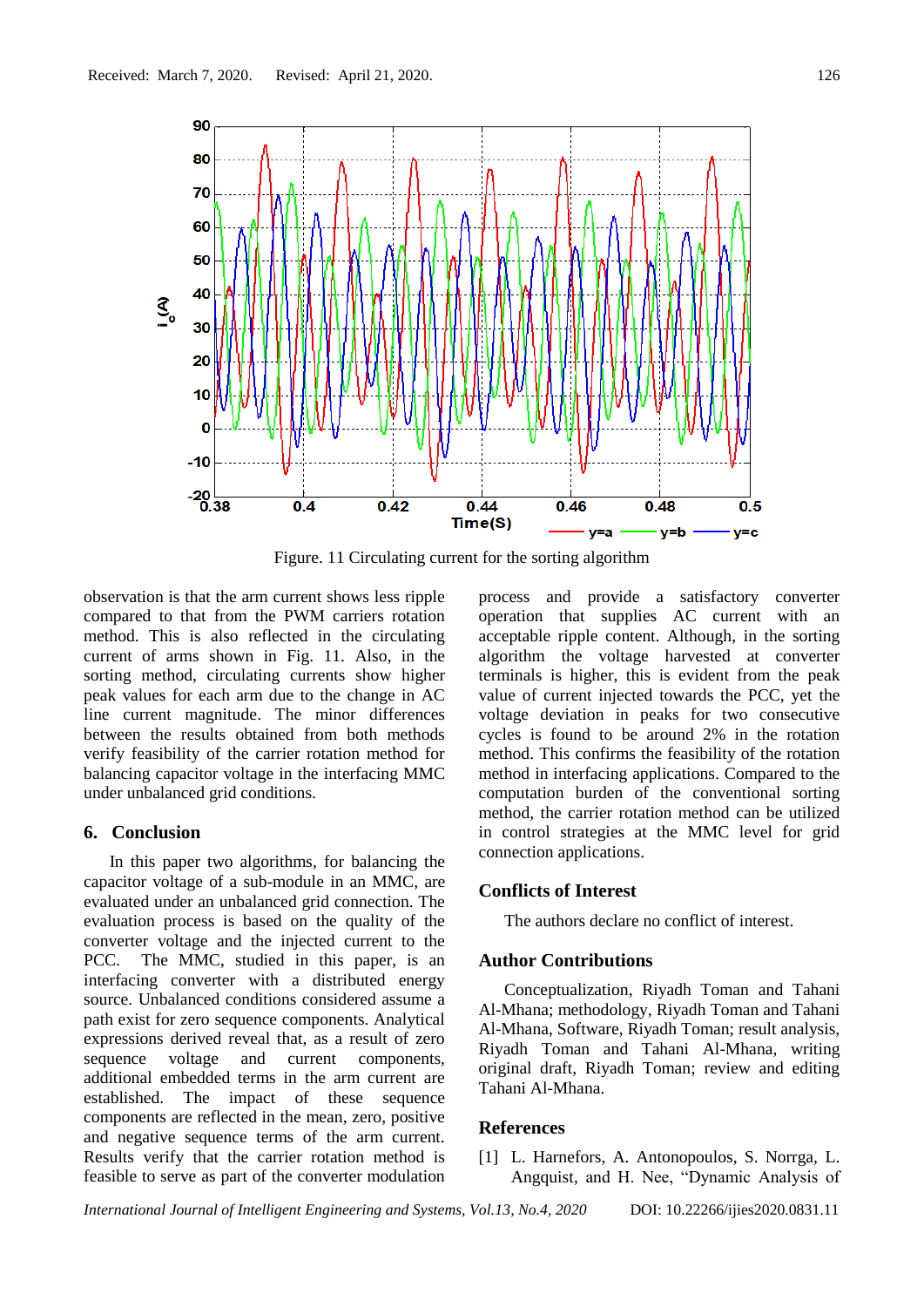Modular Multilevel Converters", *IEEE Transactions on Industrial Electronics*, Vol. 60, No. 7, pp. 2526-2537, 2013.

- [2] G. Konstantinou, J. Pou, S. Ceballos, R. Picas, J. Zaragoza, and V. G. Agelidis, "Control of Circulating Currents in Modular Multilevel Converters Through Redundant Voltage Levels", *IEEE Transactions on Power Electronics*, Vol. 31, No. 11, pp. 7761-7769, Nov., 2016.
- [3] A. Lesnicar and R. Marquardt, "An Innovative Modular Multilevel Converter Topology Suitable for a Wide Power Range", In*: Proc. IEEE Bologna Power Tech Conference*, Bologna, Italy, Jun. 2003.
- [4] H. Mahmoudi, M. Aleenejad, and R. Ahmadi, "Modulated Model Predictive Control of Modular Multilevel Converters in VSC-HVDC Systems", *IEEE Transactions on Power Delivery*, Vol. 33, No. 5, pp. 2115-2124, 2018.
- [5] X. Li, Q. Song, W. Liu, S. Xu, Z. Zhu, and X. Li, "Performance Analysis and Optimization of Circulating Current Control for Modular Multilevel Converter", *IEEE Transactions on Industrial Electronics*, Vol. 63, No. 2, pp. 716- 727, 2016.
- [6] D. Jovcic and A. A. Jamshidifar, "Phasor Model of Modular Multilevel Converter With Circulating Current Suppression Control", *IEEE Transactions on Power Delivery*, Vol. 30, No. 4, pp. 1889-1897, 2015.
- [7] L. Ben-Brahim, A. Gastli, M. Trabelsi, K. A. Ghazi, M. Houchati, and H. Abu-Rub, "Modular Multilevel Converter Circulating Current Reduction Using Model Predictive Control", *IEEE Transactions on Industrial Electronics*, Vol. 63, No. 6, pp. 3857-3866, 2016.
- [8] M. Saeedifard and R. Iravani, "Dynamic Performance of a Modular Multilevel Back-to-Back HVDC System", *IEEE Transactions on Power Delivery*, Vol. 25, No. 4, pp. 2903-2912, 2010.
- [9] P. Hu, R. Teodorescu, S. Wang, S. Li, and J. M. Guerrero, "A Currentless Sorting and Selection-Based Capacitor-Voltage-Balancing Method for Modular Multilevel Converters", *IEEE Transactions on Power Electronics*, Vol. 34, No. 2, pp. 1022-1025, 2019.
- [10] R. Darus, J. Pou, G. Konstantinou, S. Ceballos, R. Picas, and V. G. Agelidis, "A Modified Voltage Balancing Algorithm for the Modular Multilevel Converter: Evaluation for Staircase and Phase-Disposition PWM", *IEEE*

*Transactions on Power Electronics*, Vol. 30, No. 8, pp. 4119-4127, 2015.

- [11] A. Dekka, B. Wu, and N. R. Zargari, "A Novel Modulation Scheme and Voltage Balancing Algorithm for Modular Multilevel Converter", *IEEE Transactions on Industry Applications*, Vol. 52, No. 1, pp. 432-443, 2016.
- [12] S. Sau and B. G. Fernandes, "Modular Multilevel Converter Based Variable Speed Drive With Reduced Capacitor Ripple Voltage", *IEEE Transactions on Industrial Electronics,* Vol. 66, No. 5, pp. 3412-3421, 2019.
- [13] J. Moon, C. Kim, J. Park, D. Kang, and J. Kim, "Circulating Current Control in MMC Under the Unbalanced Voltage", *IEEE Transactions on Power Delivery*, Vol. 28, No. 3, pp. 1952- 1959, 2013.
- [14] Q. Tu, Z. Xu, Y. Chang, and L. Guan, "Suppressing DC Voltage Ripples of MMC-HVDC Under Unbalanced Grid Conditions", *IEEE Transactions on Power Delivery*, Vol. 27, No. 3, pp. 1332-1338, 2012.
- [15] S. Li, X. Wang, Z. Yao, T. Li, and Z. Peng, "Circulating Current Suppressing Strategy for MMC-HVDC Based on Non-ideal Proportional Resonant Controllers Under Unbalanced Grid Conditions", *IEEE Transactions on Power Electronics*, Vol. 30, No. 1, pp. 387-397, 2015.
- [16] M. Guan and Z. Xu, "Modeling and Control of a Modular Multilevel Converter-Based HVDC System Under Unbalanced Grid Conditions", *IEEE Transactions on Power Electronics*, Vol. 27, No. 12, pp. 4858-4867, 2012.
- [17] X. Shi, Z. Wang, B. Liu, Y. Li, L. M. Tolbert, and F. Wang, "Steady-State Modeling of Modular Multilevel Converter Under Unbalanced Grid Conditions", *IEEE Transactions on Power Electronics*, Vol. 32, No. 9, pp. 7306-7324, 2017.
- [18] Z. Ou, G. Wang and L. Zhang, "Modular Multilevel Converter Control Strategy Based on Arm Current Control Under Unbalanced Grid Condition", *IEEE Transactions on Power Electronics*, Vol. 33, No. 5, pp. 3826-3836, 2018.
- [19] G. Dehnavi, Coordinated control of power electronic converters in an autonomous microgrid, Ph.D Dissertation, *Department of Electrical Engineering*, University of South Carolina, USA, 2013.
- [20] K. Ilves, A. Antonopoulos, S. Norrga, and H. Nee, "Steady-State Analysis of Interaction Between Harmonic Components of Arm and Line Quantities of Modular Multilevel